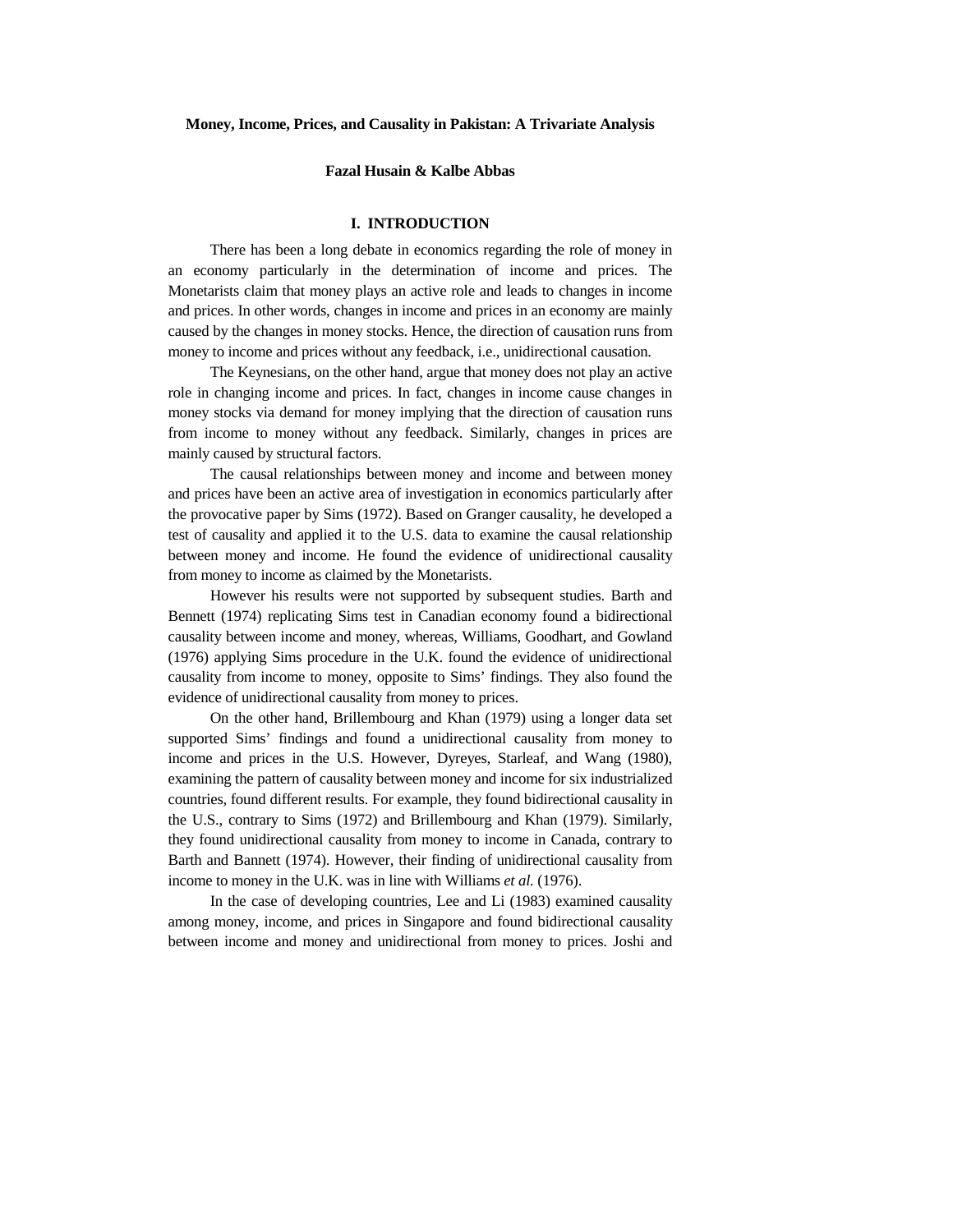Joshi (1985) found a bidirectional causality between money and income in India. Khan and Siddiqui (1990) found unidirectional causality from income to money and bidirectional between money and prices in Pakistan. Abbas (1991) performed causality test between money and income for Asian countries and found bidirectional causality in Pakistan, Malaysia and Thailand. In an unpublished paper, Bengali, Khan, and Sadaqat found a bidirectional causality between money and income and unidirectional from money to prices in Pakistan.

The above discussion indicates that the empirical evidence regarding causal relations between money and the other two variables, income and prices, remain inconclusive. Moreover, the papers reviewed above investigated causality between two variables, i.e., between money and income and/or between money and prices. However, an economic variable is generally influenced by more than one variables, therefore, models involving more variables may be more useful. Ho (1982) investigated causality among money, domestic prices and import prices in Hong Kong using a trivariate causality approach. He found a unidirectional causality from domestic prices to money as well as significant effects of import prices on domestic prices. However, his results were not different in bivariate and trivariate case.

The purpose of this paper is to re-examine the causal relationship between money and income and between money and prices in Pakistan. We use a longer data set from 1949–50 to 1998–99 covering almost the entire history of the country. Further, we take care of the stochastic properties of the variables used, not done earlier with the exception of Bengali *et al*. (n.d.). In addition, we also investigate the causal relationship through trivariate approach not attempted before.

The rest of the paper is organised as follows. The next section describes the data sources as well as the limitations of the analysis. Section III outlines the methodology to test the stochastic properties of the variables and their interrelationship. Section IV presents and discusses the empirical results. The final section contains the summary and conclusions.

## **II. DATA SOURCES AND LIMITATIONS**

We use annual data from 1949–50 to 1998–99 to investigate the causal relations between money and income and between money and prices in Pakistan. Gross National Product (GNP) at current prices, broad measure of money (M2), and Consumer Price Index (CPI) with base 1980–81, are used as Income, Money and Prices, respectively.

The principal data source is *50 Years of Pakistan in Statistics*, prepared by the Federal Bureau of Statistics.<sup>1</sup> The other data sources include the regular issues of *Economic Survey* by Finance Division and *Monthly Bulletin* by State Bank.

<sup>1</sup>The source adjusts and presents the data which pertain to West Pakistan for the periods prior to the separation of East Pakistan.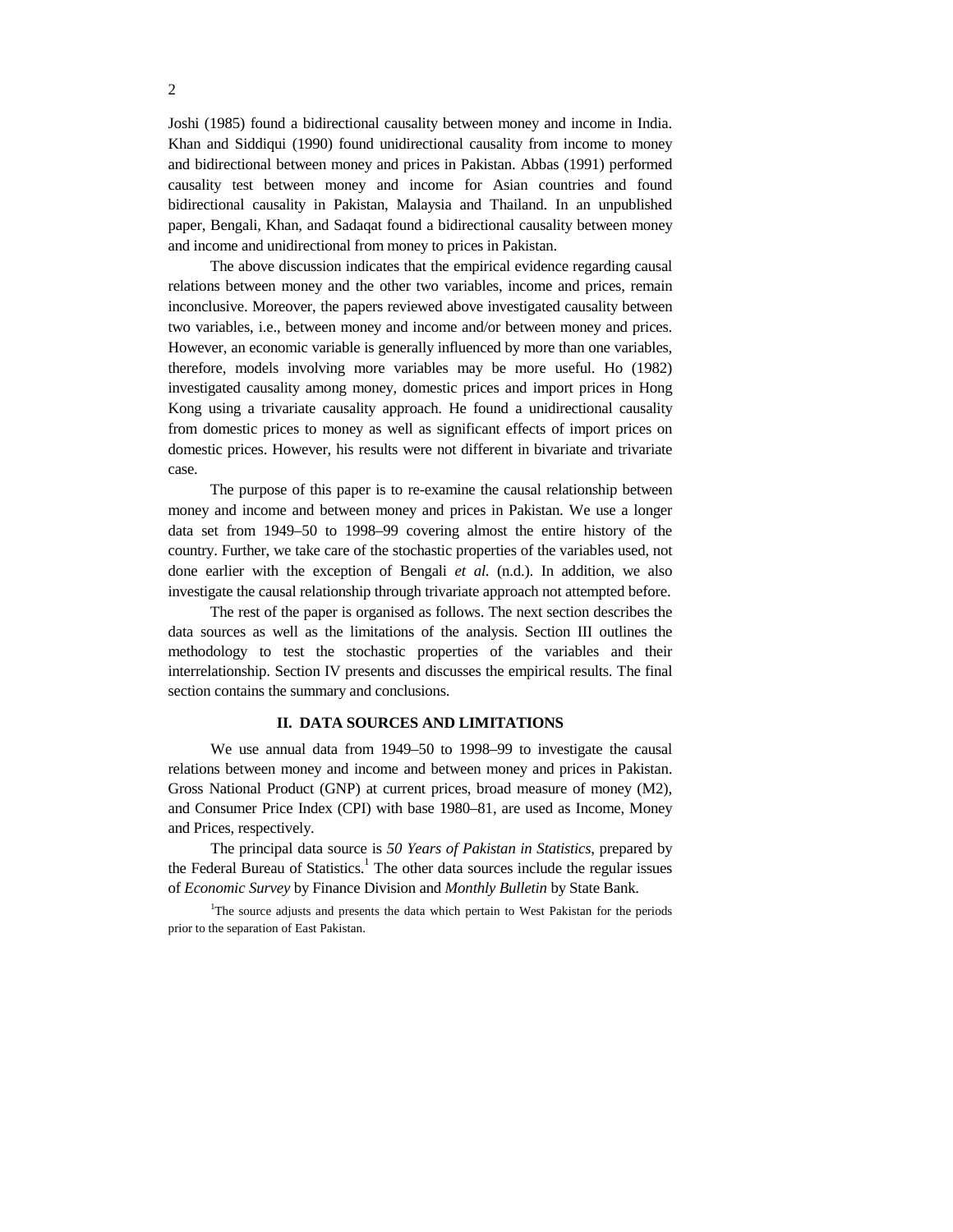The data for GNP at current prices are not available for earlier periods (1949–50 to1958–59). These are generated through GNP at constant prices using CPI as proxy for GDP deflator.

Before proceeding further, we would like to point out that the analysis is based on fifty years of Pakistan during which the country has undergone a series of economic and political changes. In particular, there have been significant improvements in the monetary sector as well as its impact on economy in the 1990*'*s. Examining the causal relationships in this period may provide different conclusions regarding the role of money in Pakistan*'*s economy. Since GNP is not available other than on annual basis and 10 or 11 observations are too short for the kind of analysis carried out in this study we choose to use the present data set. Hence, the conclusions of this study must be taken with care.

## **III. METHODOLOGY**

We start by examining the stochastic properties of the variables used in the analysis before applying formal tests of causation. Hence, the Unit Root Test is performed on the variables to test for the stationarity of variables. In this context, Phillips-Perron (1988) test (PP) is used, which is robust to a wide variety of serial correlation and heteroskedasticity. The test detects the presence of a unit root in a series, say  $Y_t$ , by estimating.

| $\Delta Y_t = \alpha + \rho^* Y_{t-1} + e_t$           | $\cdots$ | $\dots$ $\dots$ $\dots$ $\dots$ $(1)$ |     |  |
|--------------------------------------------------------|----------|---------------------------------------|-----|--|
| $\Delta Y_t = \alpha + \beta t + \rho^* Y_{t-1} + e_t$ |          |                                       | (2) |  |

where the second equation includes a trend variable. The PP test is the *t*-value associated with the estimated coefficient of  $\rho^*$ . The series is stationary if  $\rho^*$  is negative and significant. The test is performed for all the variables where both the original series and the differences of the series are tested for stationarity.

The co-integration between the two series,  $X_t$  and  $Y_t$ , is tested by conducting the PP test on residuals obtained from running the OLS regression, called the cointegrating regression:

$$
Y_t = \alpha + \beta X_t + e_t \quad \dots \quad \dots \quad \dots \quad \dots \quad \dots \quad \dots \quad (3)
$$

The causal relationship between these variables is examined through Granger causality and Error Correction Models (ECM) as,

$$
\Delta Y_t = \alpha_1 + \rho_1 e_{t-1} + \sum_{i=1}^p \beta_i \Delta Y_{t-i} + \sum_{j=1}^q \delta_j \Delta X_{t-j} \qquad \qquad \dots \qquad \dots \qquad (4)
$$

$$
\Delta X_t = \alpha_2 + \rho_2 e_{t-1} + \sum_{i=1}^p \beta_i \Delta Y_{t-i} + \sum_{j=1}^q \delta_j \Delta X_{t-j} \qquad \dots \qquad \dots \qquad (5)
$$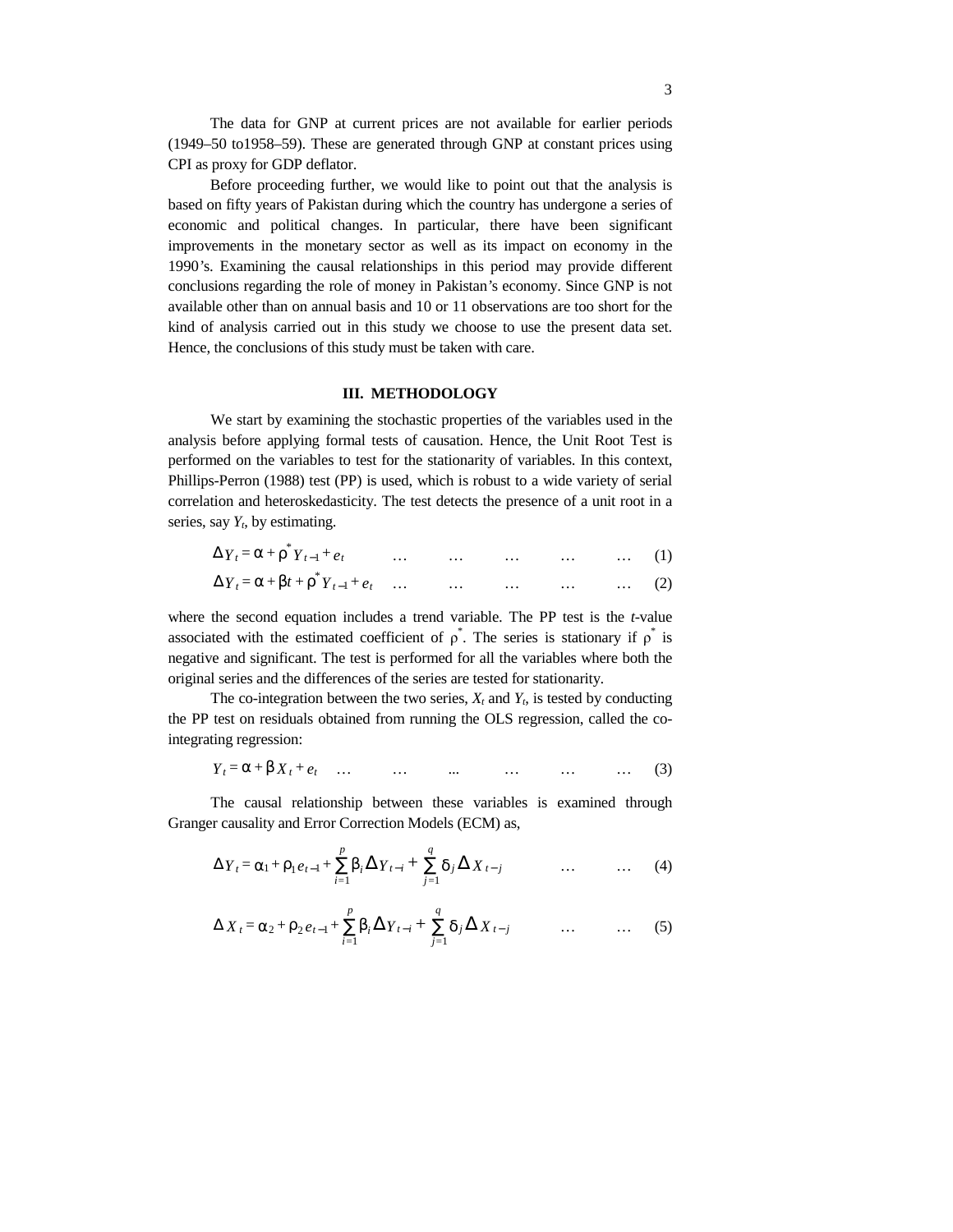where  $e_{t-1}$  is an error correction term representing the long run relationship. A negative and significant coefficient indicates the presence of long run causal relationship. If both coefficients are significant, this will suggest the bidirectional causality. If, e.g, only  $\rho_1$  is significant, this will suggest a unidirectional causality from *X* to *Y*, implying that *X* drives *Y* toward long run equilibrium but not the other way around.

On the other hand, the lagged terms of  $\Delta Y_t$  and  $\Delta X_t$ , appeared as explanatory variables, indicate short run cause and effect relationship between the two series. Thus, if the lagged coefficients of  $\Delta X_t$  appear to be significant in the regression of Δ*Yt*, this means that *X* causes *Y*.

If we omit the error correction terms from the equations we will get the conventional Granger causality model, widely used to investigate causal relations.

As pointed out in the literature, Granger model is very sensitive to lag lengths. In this context, the conventional practice is to choose lags on the basis of minimum Final Prediction Error (FPE). We follow the practice and determine the lag, e.g for  $\Delta Y_t$ , as follows,

- 1. Regress  $\Delta Y_t$  on a constant term and its own past values for  $p=1$  to 5, and choose  $p$  which gives the min FPE $(p)$ .
- 2. Given the value of *p* run the regression again by including past values of  $\Delta X_t$ , for  $q=1$  to 5, and choose the equation with min FPE(p,q).

#### **Trivariate Causality**

One purpose of this paper is to examine the causal relations using trivariate causality approach. In this context, first we examine the long run relations among variables by conducting the PP test on residuals obtained from following cointegrating regression,

$$
Y_t = \alpha + \beta X_t + \gamma Z_t + e_t \qquad \dots \qquad \dots \qquad \dots \qquad \dots \qquad \dots \qquad (6)
$$

The trivariate causality approach involves inclusion of another variable, say  $\Delta Z_t$ , in Equations (4) and (5), i.e.,

$$
\Delta Y_t = \alpha_1 + \rho_1 e_{t-1} + \sum_{i=1}^p \beta_i \Delta Y_{t-i} + \sum_{j=1}^q \delta_j \Delta X_{t-j} + \sum_{k=1}^r \gamma_k \Delta Z_{t-r} \dots (7)
$$

$$
\Delta X_{t} = \alpha_{2} + \rho_{2} e_{t-1} + \sum_{i=1}^{p} \beta_{i} \Delta Y_{t-i} + \sum_{j=1}^{q} \delta_{j} \Delta X_{t-j} + \sum_{k=1}^{r} \gamma_{k} \Delta Z_{t-r} \qquad \dots \qquad (8)
$$

This model examines the causal relationship between  $X_t$  and  $Y_t$  conditional on the presence of *Zt*. In this case the procedure for the determination of lags is,

1. Regress  $\Delta Y_t$  on a constant term and its own past values for  $p=1$  to 5, and choose the two best equations on the basis of min FPE(p). Similarly,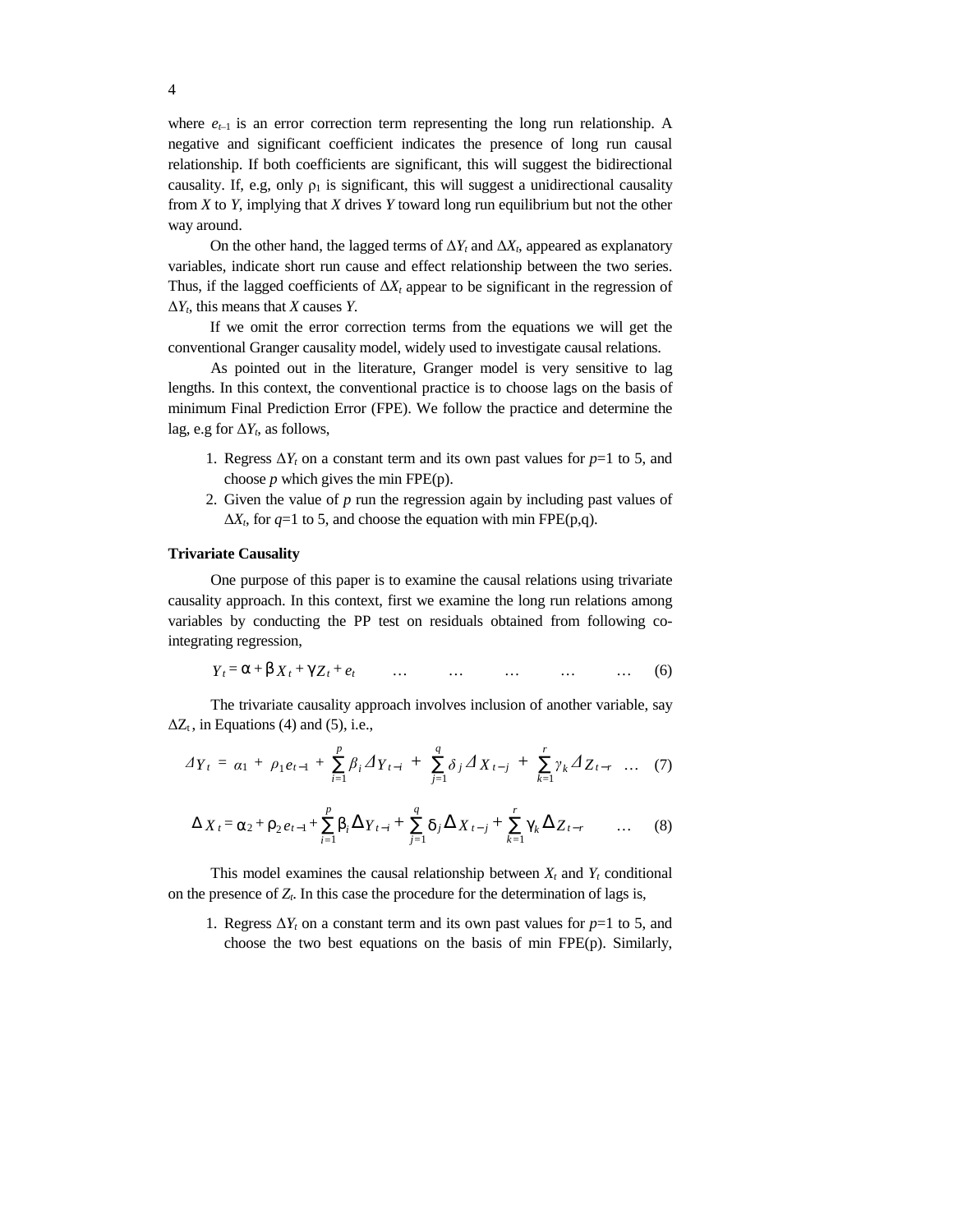Regress  $\Delta Y_t$  on a constant term and past values of  $\Delta Z_t$  for  $r=1$  to 5, and choose the two best equation on the basis of min FPE(r).

- 2. Regress  $\Delta Y_t$  on a constant term, its own past values and past values of  $\Delta Z_t$ for four different combinations of best lags chosen in step 1. Now choose the equation with min FPE(p,r).
- 3. Given the values of *p* and *r* run the regression again by including past values of  $\Delta X_t$ , for  $q=1$  to 5, and choose the equation with min FPE(p,r,q).

The two steps procedure is used to examine bivariate causality between money and income and between money and prices. Whereas, the three steps procedure is used to examine trivariate causality between money and income conditional on the presence of prices and between money and prices conditional on the presence of income.

## **IV. EMPIRICAL RESULTS**

At the first step, the variables used in the analysis are tested for the unit roots suggested by Phillips-Perron. The test is applied to both the original series (in log) and to the first differences. Further, both the models with and without trend are tried. The truncation lag parameters are determined following Schwert*'*s (1987). The results are reported in Table 1 which indicate the presence of unit roots in the original series. The results further suggest that taking first differences remove these roots implying that these variables are first differenced stationary.

| Unit Root Tests (Phillips–Perron) for the Period 1949–50 to 1998–99 |          |                                                      |                                                              |            |  |  |
|---------------------------------------------------------------------|----------|------------------------------------------------------|--------------------------------------------------------------|------------|--|--|
|                                                                     |          | Series in Levels<br><b>Truncation Lag Parameters</b> | <b>First Differences</b><br><b>Truncation Lag Parameters</b> |            |  |  |
|                                                                     | $L$ 4=3  | L $12=10$                                            | $L$ 4=3                                                      | L $12=10$  |  |  |
| <b>Without Trend</b>                                                |          |                                                      |                                                              |            |  |  |
| Income(Y)                                                           | 2.084    | 1.670                                                | $-4.487**$                                                   | $-4.615**$ |  |  |
| Money(M)                                                            | 2.207    | 2.606                                                | $-4.706**$                                                   | $-4.879**$ |  |  |
| $\text{Prices}(P)$                                                  | 2.026    | 1.750                                                | $-4.107**$                                                   | $-4.150**$ |  |  |
| With Trend                                                          |          |                                                      |                                                              |            |  |  |
| Income(Y)                                                           | $-3.104$ | $-3.080$                                             | $-4.701**$                                                   | $-4.790**$ |  |  |
| Money(M)                                                            | $-1.984$ | $-2.104$                                             | $-5.340**$                                                   | $-5.046**$ |  |  |
| $\text{Prices}(P)$                                                  | $-2.093$ | $-2.099$                                             | $-4.330**$                                                   | $-4.231**$ |  |  |

Table 1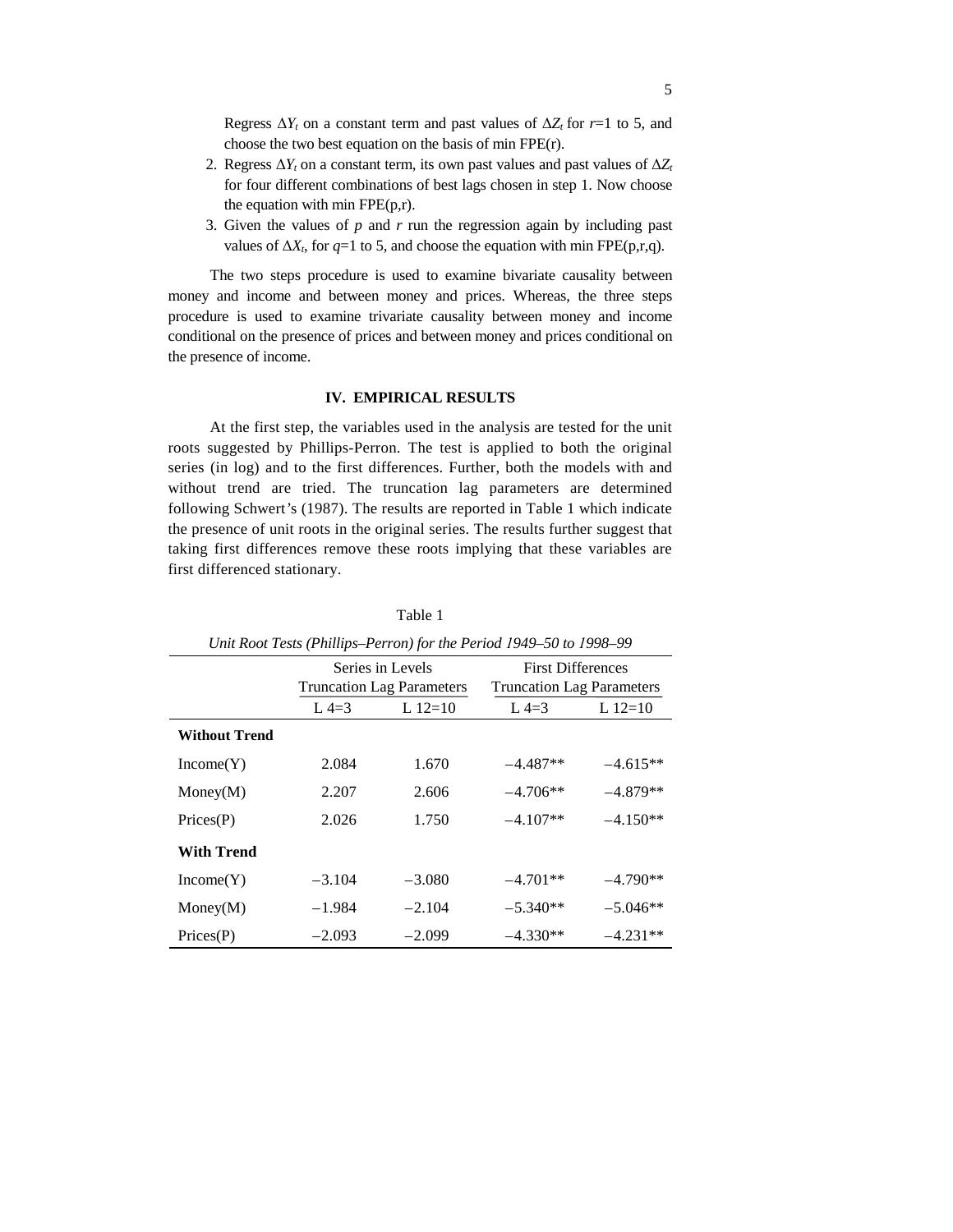At the second step, co-integrating regressions, to examine long run relations between two variables, are estimated. Then, the series of residuals are obtained from each regression and the PP test is applied to test the presence of unit roots in these residuals. Table 2 shows the results of the PP test on residuals. The table shows the rejection of hypothesis of no co-integration in both cases of two variables indicating the existence of long run relationship between money and the other two variables, that is, income and prices.

Next, the Granger causality and Error Correction Models are employed to explore the direction of bivariate causality. The results are reported in Table 3. The table shows the lags determined as explained above, the F-values for the lags of independent variable, the *t*-values for the error correction term, and the pattern of causation. It can be seen that both the Granger causality and ECM provide similar results regarding the direction of causation. These results show a unidirectional causality running from income to money as argued by the Keynesians. The ECM indicates the same direction of causation in the long run.

Regarding the money-price relationship, the results suggest a bidirectional causality between them. However, the ECM shows a one way causation from money to prices in the long run. This implies that the growth in money stock is affected by inflation in the short run but not in the long run.

#### **Trivariate Causality**

Finally, we examined the causal relationship using trivariate causality approach. First, the long run relations among money, income, and prices are examined through co-integration analysis, reported in Table 2. The table shows the existence of long run relations among these variables.

The trivariate causality analysis is shown in Table 4. The table shows the causal relationship between money and income conditional on the presence of prices. Similarly, it shows the causal relationship between money and prices conditional on the presence of income.

| <b>Results from Co-integration Tests</b> |                                  |            |  |  |  |
|------------------------------------------|----------------------------------|------------|--|--|--|
|                                          | <b>Truncation Lag Parameters</b> |            |  |  |  |
|                                          | $L$ 4=3                          | L $12=10$  |  |  |  |
| <b>Two Variables</b>                     |                                  |            |  |  |  |
| M on Y                                   | $-2.613**$                       | $-2.568**$ |  |  |  |
| M on P                                   | $-2.498**$                       | $-2.494**$ |  |  |  |
| <b>Three Variables</b>                   |                                  |            |  |  |  |
| M on Y, P                                | $-2.39**$                        | $-2.36**$  |  |  |  |

Table 2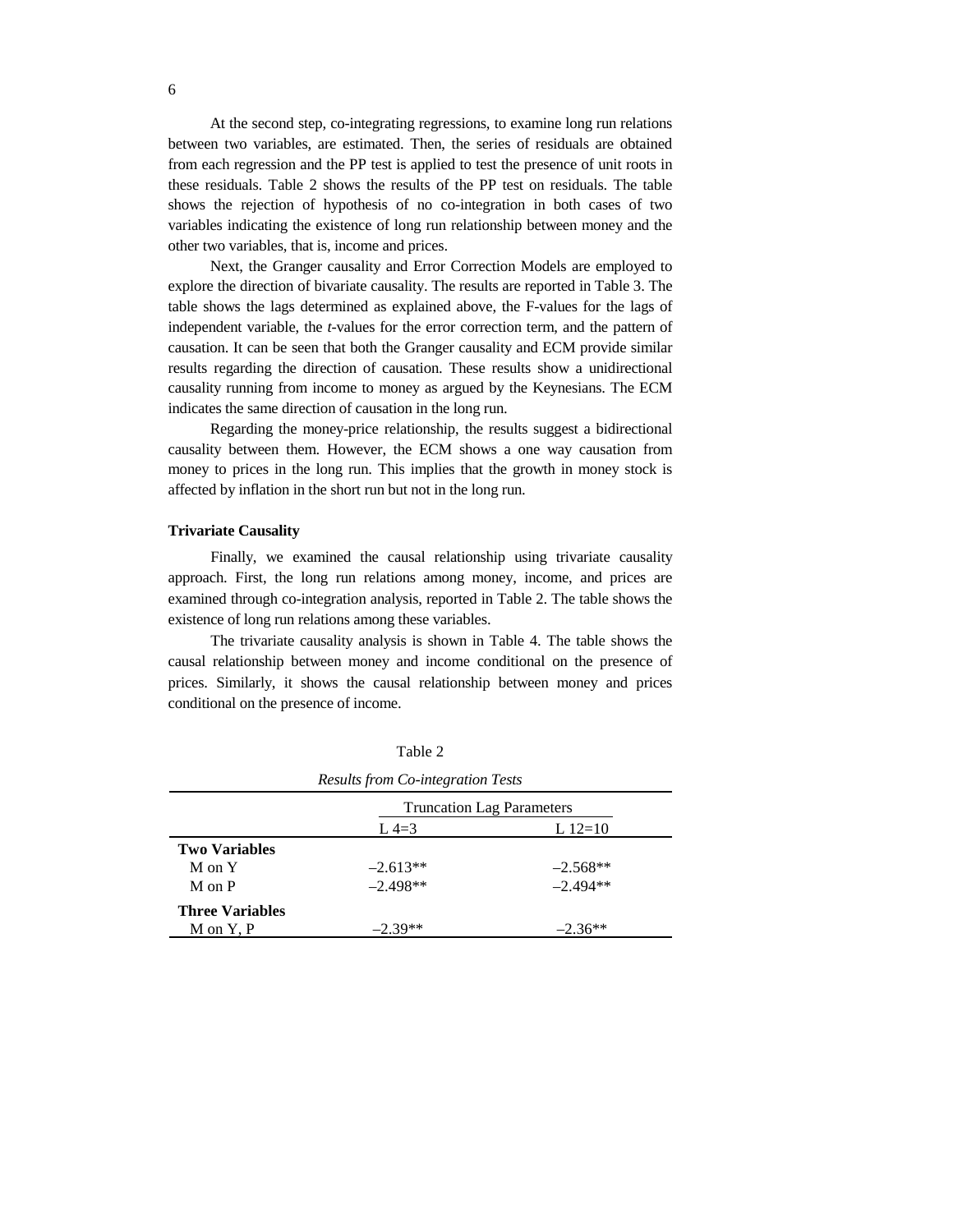| Granger Causality and Error Correction Model: Bivariate Case |           |             |                   |                         |             |                   |
|--------------------------------------------------------------|-----------|-------------|-------------------|-------------------------|-------------|-------------------|
|                                                              | Granger   |             |                   | <b>Error Correction</b> |             |                   |
| Y on X                                                       | Lags(y,x) | F-values    | Causation         | t(err)                  | F-values    | Causation         |
| Y on M                                                       | (1,1)     | 1.593       | $M \rightarrow Y$ | $-0.67$                 | 1.52        | $M \rightarrow Y$ |
| M on Y                                                       | (2,3)     | $9.384***$  | $Y \rightarrow M$ | $-2.283**$              | $6.25***$   | $Y \rightarrow M$ |
| M on P                                                       | (2,2)     | $6.394***$  | $P \rightarrow M$ | $-0.569$                | $5.17***$   | $P \rightarrow M$ |
| P on M                                                       | (2,1)     | $11.706***$ | $M \rightarrow P$ | $-2.61**$               | $10.287***$ | $M \rightarrow P$ |

Table 3

| Table 4                                                       |         |                 |                   |             |                         |                   |  |  |
|---------------------------------------------------------------|---------|-----------------|-------------------|-------------|-------------------------|-------------------|--|--|
| Granger Causality and Error Correction Model: Trivariate Case |         |                 |                   |             |                         |                   |  |  |
|                                                               | Granger |                 |                   |             | <b>Error Correction</b> |                   |  |  |
| Y on $X/Z$                                                    | (y,z,x) | <b>F-values</b> | Causation         | t(err)      | <b>F-values</b>         | Causation         |  |  |
| $Y$ on $M/P$                                                  | (1,5,1) | 1.239           | $M \rightarrow Y$ | 0.466       | 1.393                   | $M \rightarrow Y$ |  |  |
| $M$ on $Y/P$                                                  | (1,2,3) | $5.249***$      | $Y \rightarrow M$ | $-2.866***$ | $6.628***$              | $Y \rightarrow M$ |  |  |
| $M$ on $P/Y$                                                  | (1,3,1) | $3.685*$        | $P \rightarrow M$ | $-2.911***$ | $7.453***$              | $P \rightarrow M$ |  |  |

It can be seen that the results are similar to those found in the bivariate case, i.e., a unidirectional causality from income to money and bidirectional causality between money and prices. However, now the ECM indicates the bidirectional causality between money and prices in the long run.

P on M/Y (2,2,1)  $7.236**$  M  $\rightarrow$  P  $-2.243**$  8.386\*\*\* M  $\rightarrow$  P

The findings of this study, a unidirectional causality from income to money and bidirectional causality between money and prices, are in line with those of Khan and Siddiqui (1990) who found similar results using quarterly data from 1972:I to 1981:IV.

#### **V. SUMMARY AND CONCLUSIONS**

The objective of the paper is to re-examine the causal relationship between money and the two variables, i.e., income and prices. For this purpose, annual data on money (M2), Income (GNP) and Prices (CPI) from 1949–50 to 1998–99 are used. The Granger causality and Error Correction Models are employed taking care of stochastic properties of the variables.

The analyses indicate the long run relationship between money and other two variables, income and prices. The analyses further suggest a one way causation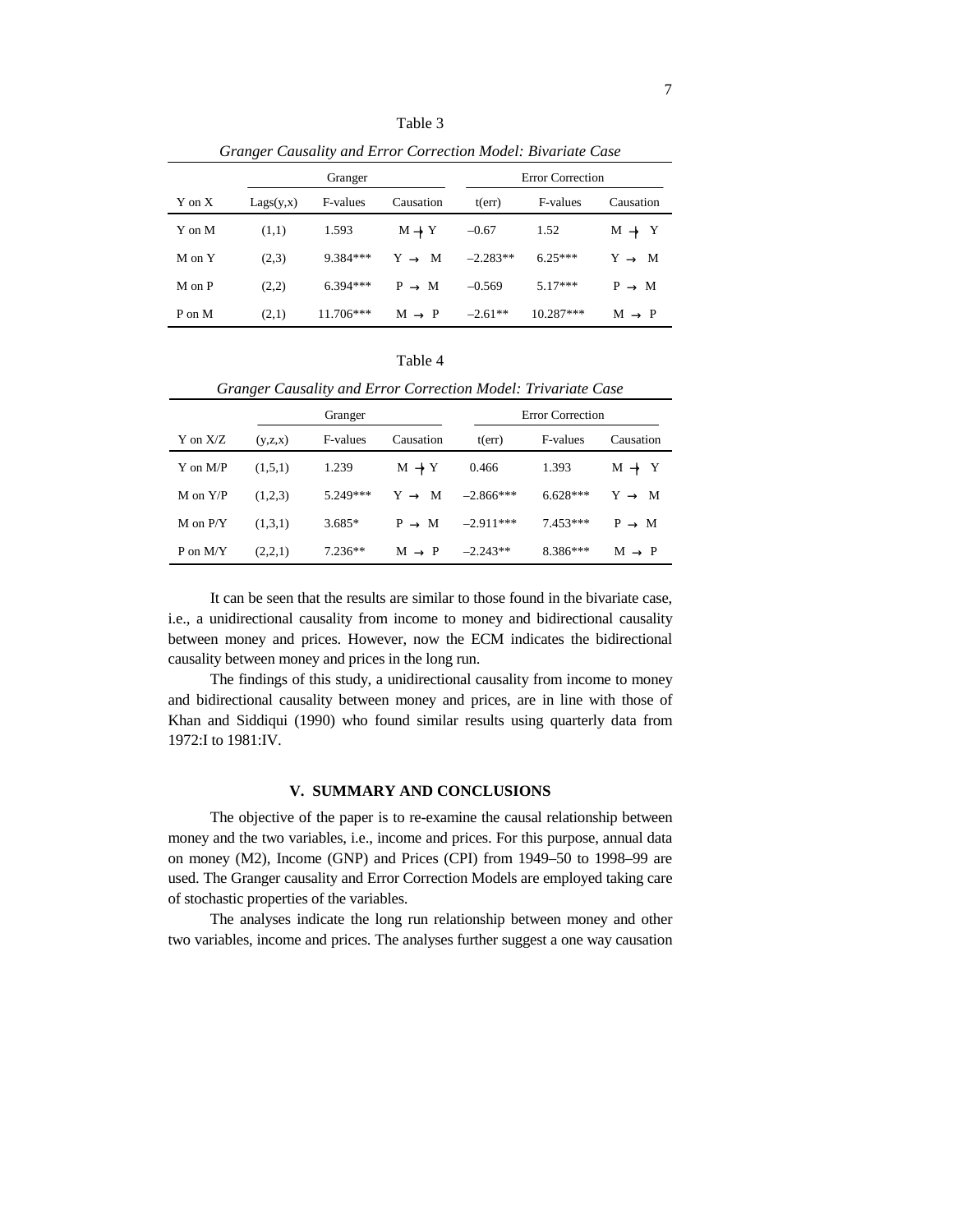from income to money indicating that probably real factors rather than money supply has played a major role in the growth of national income of Pakistan. A closer look at the results reveals that income affects money at third lag, i.e., the significant impact of income on money appears after three years. This result may be useful in estimating demand for money where income acts as an exogenous variable.

Regarding the causal relationship between money and prices, the analyses suggest a both way causation between them. This implies that monetary expansion increases, and is also increased by, inflation in Pakistan. In other words, the increase in money supply raises the general price level which in turn increases the demand for money which results further increase in money supply. A closer look reveals that money affects price after one year but price affects money after two years. Hence it is the money that takes lead in increasing inflation which in turn cause increase in money supply. The increase in money supply resulted from inflation is mainly due to, as discussed in literature, increase in government borrowing to finance its expenditure which in turn results further increase in inflation. This suggests that fiscal policy should also be conducted with care.

#### **REFERENCES**

- Abbas, Kalbe (1991) Causality Test Between Money and Income: A Case Study of Selected Developing Asian Countries (1960—1988). *The Pakistan Development Review* 30:4 919–929.
- Barth, J., and J. Bannett (1974) The Role of Money in the Canadian Economy: An Empirical Test. *Canadian Journal of Economics*, May, 306–311.
- Bengali, K., A. Khan, and M. Saddaqat (n.d.) Money, Income, Prices and Causality: The Pakistani Experience. (Unpublished.)
- Brillembourg, A., and M. Khan (1979) The Relationship Between Money, Income, and Prices: Has Money Mattered Historically? *Journal of Money, Credit, and Banking*, August, 358–365.
- Dereyes, F., D. Starleaf, and G. Wang (1980) Test of Direction of Causation Between Money and Income in Six Countries. *Southern Economic Journal*, October, 477–487.
- Ho, Yan-ki (1982) A Trivariate Stochastic Model for Examining the Cause of Inflation in a Small Open Economy: Hong Kong. *The Developing Economies*, September, 301–304.
- Joshi, K., and S. Joshi (1985) Money, Income, and Causality: A Case Study for India. *Arthavikas*.
- Khan, A., and A. Siddiqui (1990) Money, Prices and Economic Activity in Pakistan: A Test of Causal Relation. *Pakistan Economic and Social Review*, Winter, 121–136.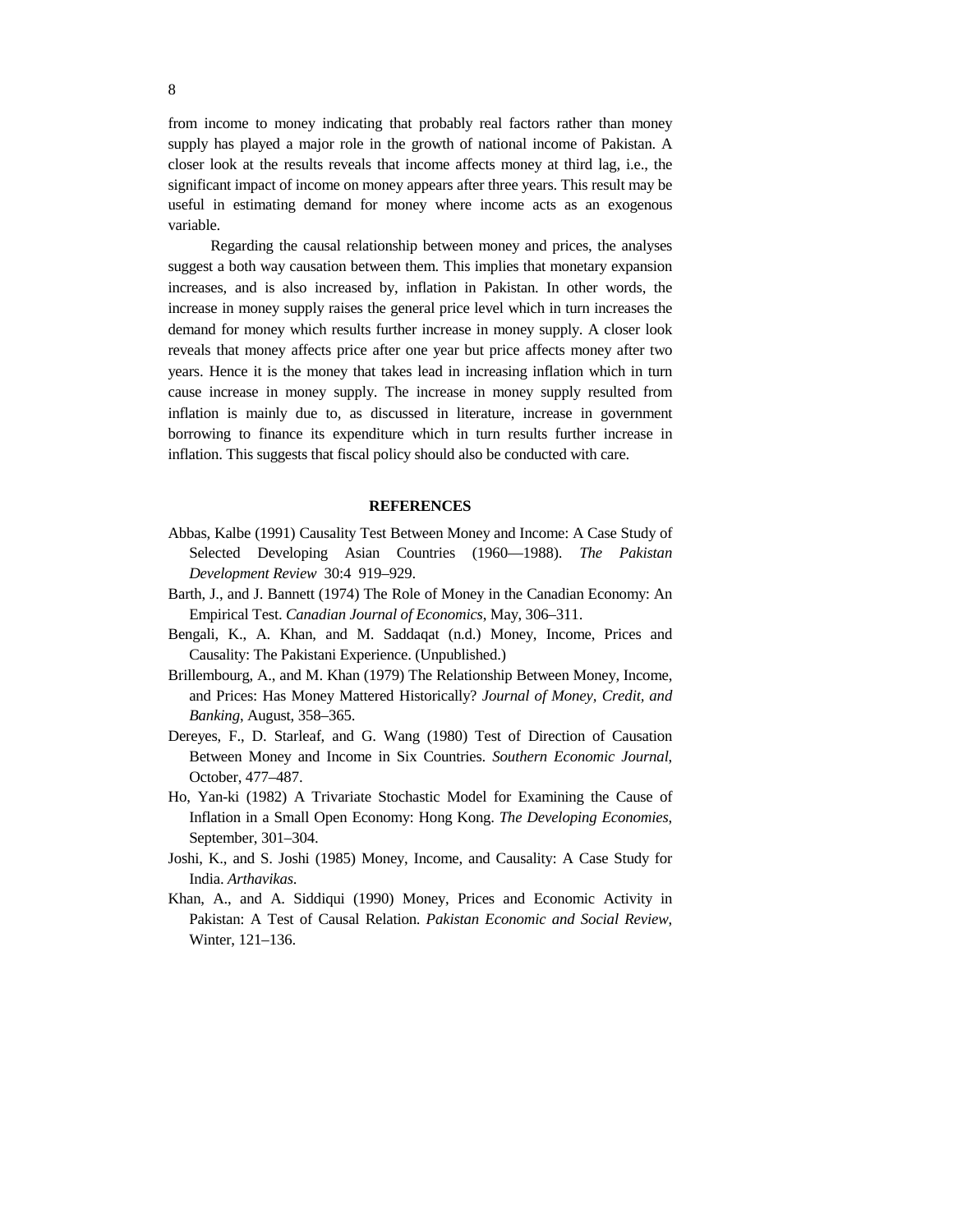- Lee, S., and W. Li (1983) Money, Income, and Prices and their Lead-lag Relationship in Singapore. *Singapore Economic Review*, April, 73–87.
- Pakistan, Government of (1998) *50 Years of Pakistan in Statistics*. Islamabad: Federal Bureau of Statistics.
- Pakistan, Government of (Various Issues) *Economic Survey*. Ministry of Finance.
- Pakistan, Government of (Various Issues) *Monthly Statistical Bulletin*. State Bank of Pakistan.
- Phillips, R., and P. Perron (1988) Testing for a Unit Root in Time Series Regression. *Biometrika*, June, 335–346.
- Schwert, W. (1987) Effects of Model Specification on Tests for Unit Roots in Macroeconomic Data. *Journal of Monetary Economics*, July, 73–103.
- Sims, C. (1972) Money, Income, and Causality. *American Economic Review*, September, 540–552.
- Williams, W., C. Goodhart, and D. Gowland (1976) Money, Income, and Causality: The U.K. Experience. *American Economic Review*, June, 417–423.